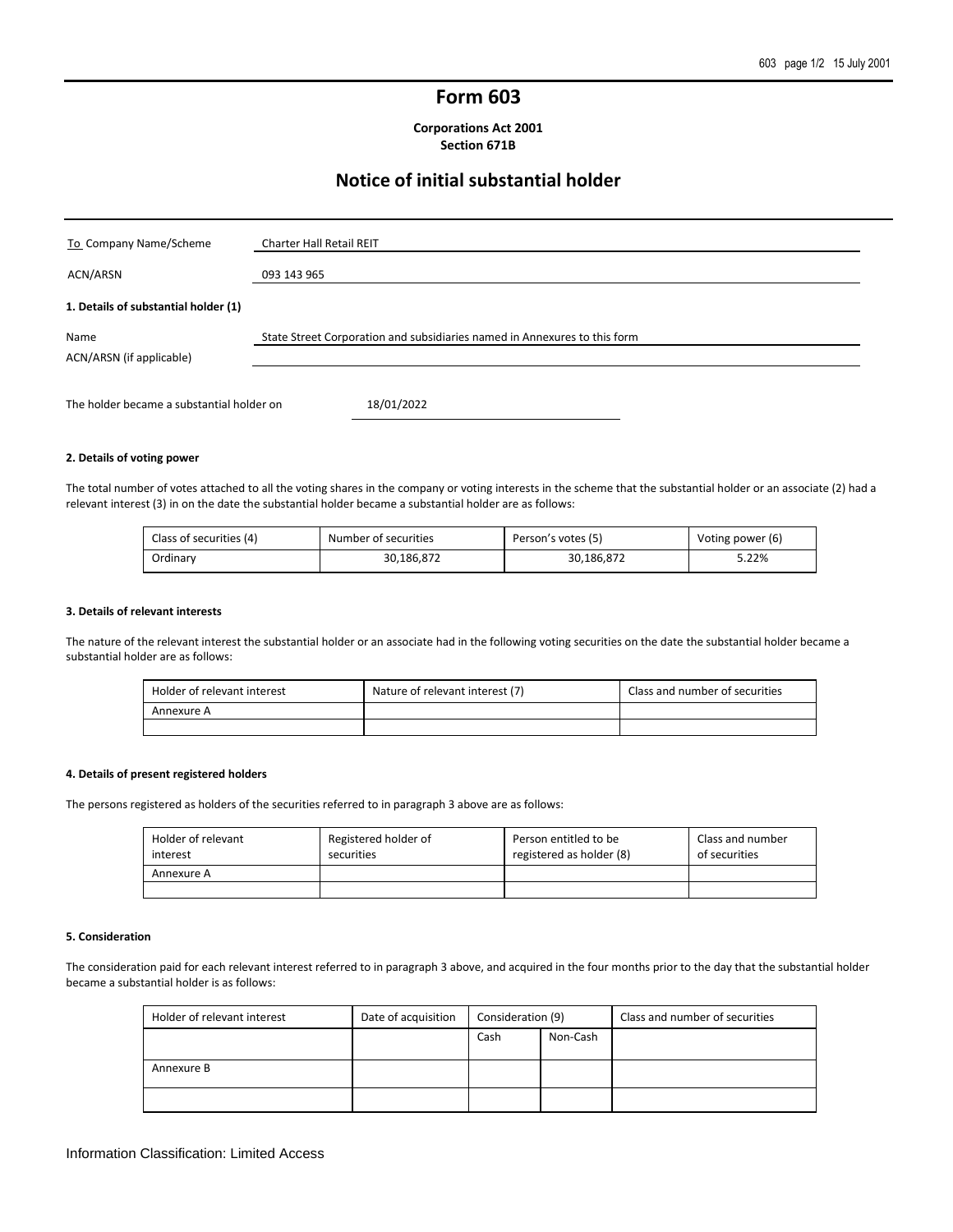#### **6. Associates**

The reasons the persons named in paragraph 3 above are associates of the substantial holder are as follows:

| Name and ACN/ARSN (if applicable) | Nature of association |
|-----------------------------------|-----------------------|
| Annexure A                        |                       |

#### **7. Addresses**

The addresses of persons named in this form are as follows:

| Name       | Address |
|------------|---------|
| Annexure C |         |
|            |         |

**Signature**

| print name | Elizabeth Schaefer                                                          | Capacity: Authorised signatory |
|------------|-----------------------------------------------------------------------------|--------------------------------|
| sign here  | Digitally signed by Elizabeth Schaefer<br>Date: 2022.01.19 22:17:35 -05'00" | 20/01/2022<br>date             |

## **DIRECTIONS**

- (1) If there are a number of substantial holders with similar or related relevant interests (eg a corporation and its related corporations, or the manager and trustee of an equity trust), the names could be included in an annexure to the form. If the relevant interests of a group of persons are essentially similar, they may be referred to throughout the form as a specifically named group if the membership of each group, with the names and addresses of members is clearly set out in paragraph 7 of the form.
- (2) See the definition of "associate" in section 9 of the Corporations Act 2001.
- (3) See the definition of "relevant interest" in sections 608 and 671B(7) of the Corporations Act 2001.
- (4) The voting shares of a company constitute one class unless divided into separate classes.
- (5) The total number of votes attached to all the voting shares in the company or voting interests in the scheme (if any) that the person or an associate has a relevant interest in.
- (6) The person's votes divided by the total votes in the body corporate or scheme multiplied by 100.
- (7) Include details of:
	- (a) any relevant agreement or other circumstances by which the relevant interest was acquired. If subsection 671B(4) applies, a copy of any document setting out the terms of any relevant agreement, and a statement by the person giving full and accurate details of any contract, scheme or arrangement, must accompany this form, together with a written statement certifying this contract, scheme or arrangement; and
	- (b) any qualification of the power of a person to exercise, control the exercise of, or influence the exercise of, the voting powers or disposal of the securities to which the relevant interest relates (indicating clearly the particular securities to which the qualification applies).

See the definition of "relevant agreement" in section 9 of the Corporations Act 2001.

- (8) If the substantial holder is unable to determine the identity of the person (eg if the relevant interest arises because of an option) write "unknown".
- (9) Details of the consideration must include any and all benefits, money and other, that any person from whom a relevant interest was acquired has, or may, become entitled to receive in relation to that acquisition. Details must be included even if the benefit is conditional on the happening or not of a contingency. Details must be included of any benefit paid on behalf of the substantial holder or its associate in relation to the acquisitions, even if they are not paid directly to the person from whom the relevant interest was acquired.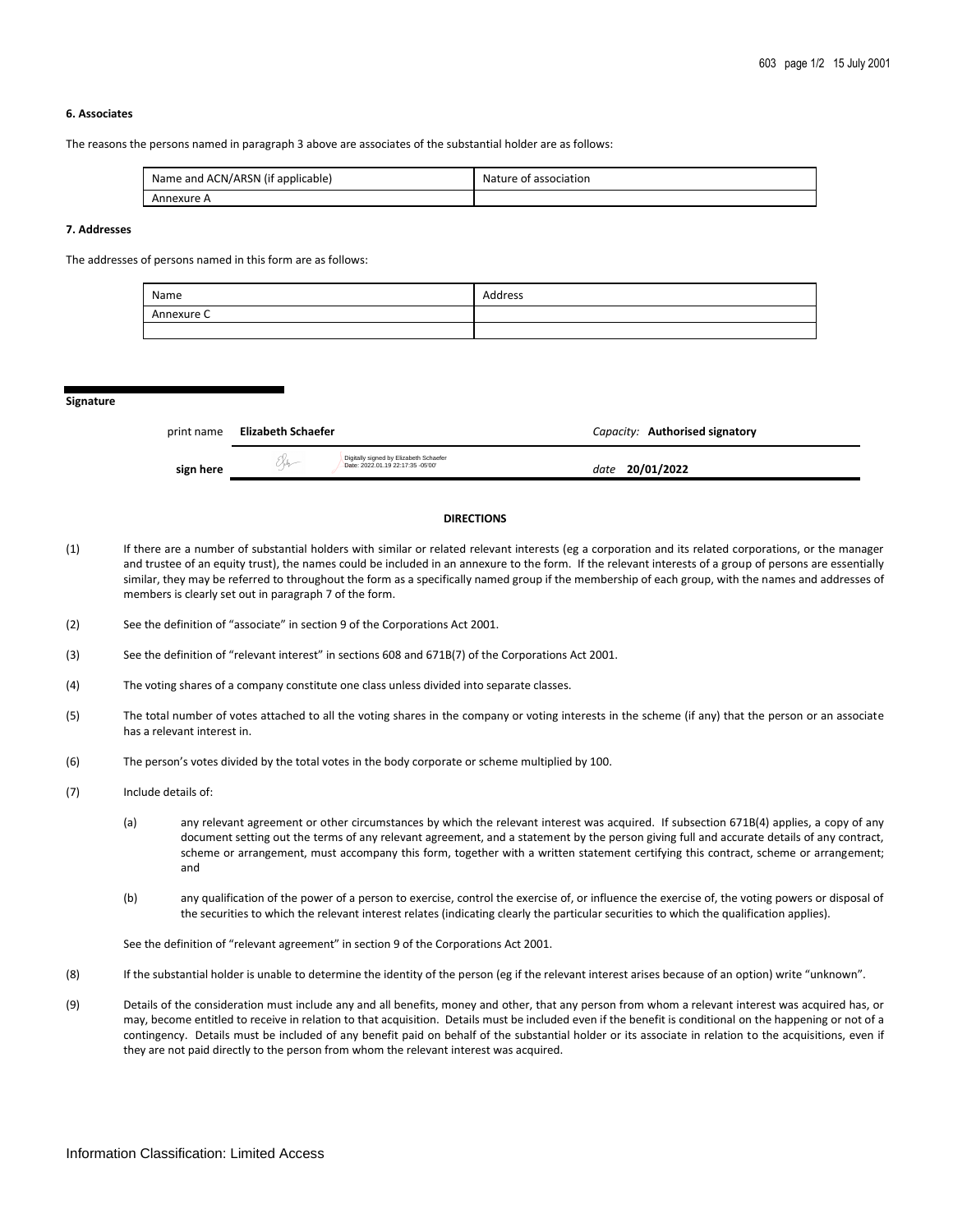# **This is Annexure A referred to in Form 603 Notice of initial substantial holder \_\_\_\_\_\_\_\_\_\_\_\_\_\_\_\_\_\_\_\_\_\_\_\_\_\_\_\_\_\_\_\_\_\_\_\_\_\_ 20 January 2022 Elizabeth Schaefer Authorised Signatory** Digitally signed by Elizabeth Schaefer Date: 2022.01.19 22:17:57 -05'00'

**3. Details of relevant interests 4. Details of present registered holders 6. Associates**

Ition Classification: Limited Access

| Holder of relevant interest                                | Nature of Relevant Interest                                                                                                                              | <b>Registered Holder of securities</b> | Person Entitled to be registered as holder | Class and number of Securities |           | Nature of Association                                |
|------------------------------------------------------------|----------------------------------------------------------------------------------------------------------------------------------------------------------|----------------------------------------|--------------------------------------------|--------------------------------|-----------|------------------------------------------------------|
| (Section 3, 4 and 6)                                       | (Section 3)                                                                                                                                              | (Section 4)                            | (Section 4)                                | (Section 3 and 4)              |           | (Section 6)                                          |
| STATE STREET GLOBAL ADVISORS TRUST COMPANY                 | Power to control the exercise of a right to vote                                                                                                         | <b>Northern Trust Company</b>          | NA                                         | Ordinary                       | 2.128.925 | Subsidiary of State Street                           |
|                                                            | attached to securities and/or the power to dispose of<br>securities as investment manager or trustee                                                     |                                        |                                            |                                |           | Corporation                                          |
| STATE STREET GLOBAL ADVISORS TRUST COMPANY                 | Power to control the exercise of a right to vote                                                                                                         | State Street Bank and Trust Co         | NA                                         | Ordinary                       | 4,865,274 | Subsidiary of State Street                           |
|                                                            | attached to securities and/or the power to dispose of<br>securities as investment manager or trustee                                                     |                                        |                                            |                                |           | Corporation                                          |
| STATE STREET GLOBAL ADVISORS TRUST COMPANY                 | Power to control the exercise of a right to vote<br>attached to securities and/or the power to dispose of<br>ecurities as investment manager or trustee  | <b>PMorgan AG</b>                      | NA                                         | Ordinary                       | 81.298    | Subsidiary of State Street<br>Corporation            |
| STATE STREET GLOBAL ADVISORS TRUST COMPANY                 | Power to control the exercise of a right to vote<br>attached to securities and/or the power to dispose of<br>securities as investment manager or trustee | The Bank of New York Mellon            | <b>NA</b>                                  | Ordinary                       | 235,157   | Subsidiary of State Street<br>Corporation            |
| SSGA FUNDS MANAGEMENT, INC.                                | Power to control the exercise of a right to vote<br>attached to securities and/or the power to dispose of<br>securities as investment manager or trustee | State Street Bank and Trust Co.        | <b>NA</b>                                  | Ordinary                       |           | 1,759,207 Subsidiary of State Street<br>Corporation  |
| STATE STREET GLOBAL ADVISORS EUROPE LIMITED                | Power to control the exercise of a right to vote<br>attached to securities and/or the power to dispose of<br>securities as investment manager or trustee | Bank of New York Mellon                | NA                                         | Ordinary                       |           | 47.709 Subsidiary of State Street<br>Corporation     |
| STATE STREET GLOBAL ADVISORS EUROPE LIMITED                | Power to control the exercise of a right to vote<br>attached to securities and/or the power to dispose of<br>securities as investment manager or trustee | State Street Bank and Trust Co         | NA                                         | Ordinary                       | 162.298   | Subsidiary of State Street<br>Corporation            |
| STATE STREET GLOBAL ADVISORS EUROPE LIMITED                | Power to control the exercise of a right to vote<br>attached to securities and/or the power to dispose of<br>ecurities as investment manager or trustee  | <b>RNP Paribas</b>                     | <b>NA</b>                                  | Ordinary                       |           | 81,795 Subsidiary of State Street<br>Corporation     |
| STATE STREET GLOBAL ADVISORS EUROPE LIMITED                | Power to control the exercise of a right to vote<br>attached to securities and/or the power to dispose of<br>securities as investment manager or trustee | Citibank NA                            | NA                                         | Ordinary                       | 1,417,743 | Subsidiary of State Street<br>Corporation            |
| STATE STREET GLOBAL ADVISORS EUROPE LIMITED                | Power to control the exercise of a right to vote<br>attached to securities and/or the power to dispose of<br>securities as investment manager or trustee | Imalgamated Bank Of New York           | <b>NA</b>                                  | Ordinary                       | 103,499   | Subsidiary of State Street<br>Corporation            |
| STATE STREET GLOBAL ADVISORS (JAPAN) CO., LTD.             | Power to control the exercise of a right to vote<br>attached to securities and/or the power to dispose of<br>securities as investment manager or trustee | Brown Brothers Harriman and Co.        | NA                                         | Ordinary                       |           | 94.489 Subsidiary of State Street<br>Corporation     |
| STATE STREET GLOBAL ADVISORS LIMITED                       | Power to control the exercise of a right to vote<br>attached to securities and/or the power to dispose of<br>securities as investment manager or trustee | State Street Bank and Trust Co         | NA                                         | Ordinary                       | 457,823   | Subsidiary of State Street<br>Corporation            |
| STATE STREET GLOBAL ADVISORS LIMITED                       | Power to control the exercise of a right to vote<br>attached to securities and/or the power to dispose of<br>ecurities as investment manager or trustee  | <b>IPMorgan AG</b>                     | NA                                         | Ordinary                       | 347,597   | Subsidiary of State Street<br>Corporation            |
| STATE STREET GLOBAL ADVISORS LIMITED                       | Power to control the exercise of a right to vote<br>attached to securities and/or the power to dispose of<br>ecurities as investment manager or trustee  | The Bank of New York Mellon            | NA                                         | Ordinary                       | 226,068   | Subsidiary of State Street<br>Corporation            |
| STATE STREET GLOBAL ADVISORS LIMITED                       | Power to control the exercise of a right to vote<br>attached to securities and/or the power to dispose of<br>securities as investment manager or trustee | UBS AG                                 | <b>NA</b>                                  | Ordinary                       |           | 20,451 Subsidiary of State Street<br>Corporation     |
| STATE STREET GLOBAL ADVISORS, AUSTRALIA,<br>LIMITED        | Power to control the exercise of a right to vote<br>attached to securities and/or the power to dispose of<br>securities as investment manager or trustee | Northern Trust Company                 | NA                                         | Ordinary                       |           | 5.073.501 Subsidiary of State Street<br>Corporation  |
| STATE STREET GLOBAL ADVISORS, AUSTRALIA,<br><b>LIMITED</b> | Power to control the exercise of a right to vote<br>attached to securities and/or the power to dispose of<br>securities as investment manager or trustee | State Street Bank and Trust Co.        | <b>NA</b>                                  | Ordinary                       |           | 11,070,928 Subsidiary of State Street<br>Corporation |
| STATE STREET GLOBAL ADVISORS, AUSTRALIA.<br><b>LIMITED</b> | Power to control the exercise of a right to vote<br>attached to securities and/or the power to dispose of<br>ecurities as investment manager or trustee  | <b>PMorgan AG</b>                      | <b>NA</b>                                  | Ordinary                       |           | 1,861,246 Subsidiary of State Street<br>Corporation  |
| STATE STREET GLOBAL ADVISORS, AUSTRALIA,<br><b>HMITED</b>  | Power to control the exercise of a right to vote<br>attached to securities and/or the power to dispose of<br>securities as investment manager or trustee | <b>BNP Paribas</b>                     | NA                                         | Ordinary                       | 94.389    | Subsidiary of State Street<br>Corporation            |
| STATE STREET GLOBAL ADVISORS, AUSTRALIA,<br><b>HMITED</b>  | Power to control the exercise of a right to vote<br>attached to securities and/or the power to dispose of<br>securities as investment manager or trustee | Citibank NA                            | NA                                         | Ordinary                       | 29,121    | Subsidiary of State Street<br>Corporation            |
| STATE STREET GLOBAL ADVISORS, AUSTRALIA.<br><b>LIMITED</b> | Power to control the exercise of a right to vote<br>attached to securities and/or the power to dispose of<br>securities as investment manager or trustee | National Australian Bank LTD           | <b>NA</b>                                  | Ordinary                       |           | 28.354 Subsidiary of State Street<br>Corporation     |

**Annexure A**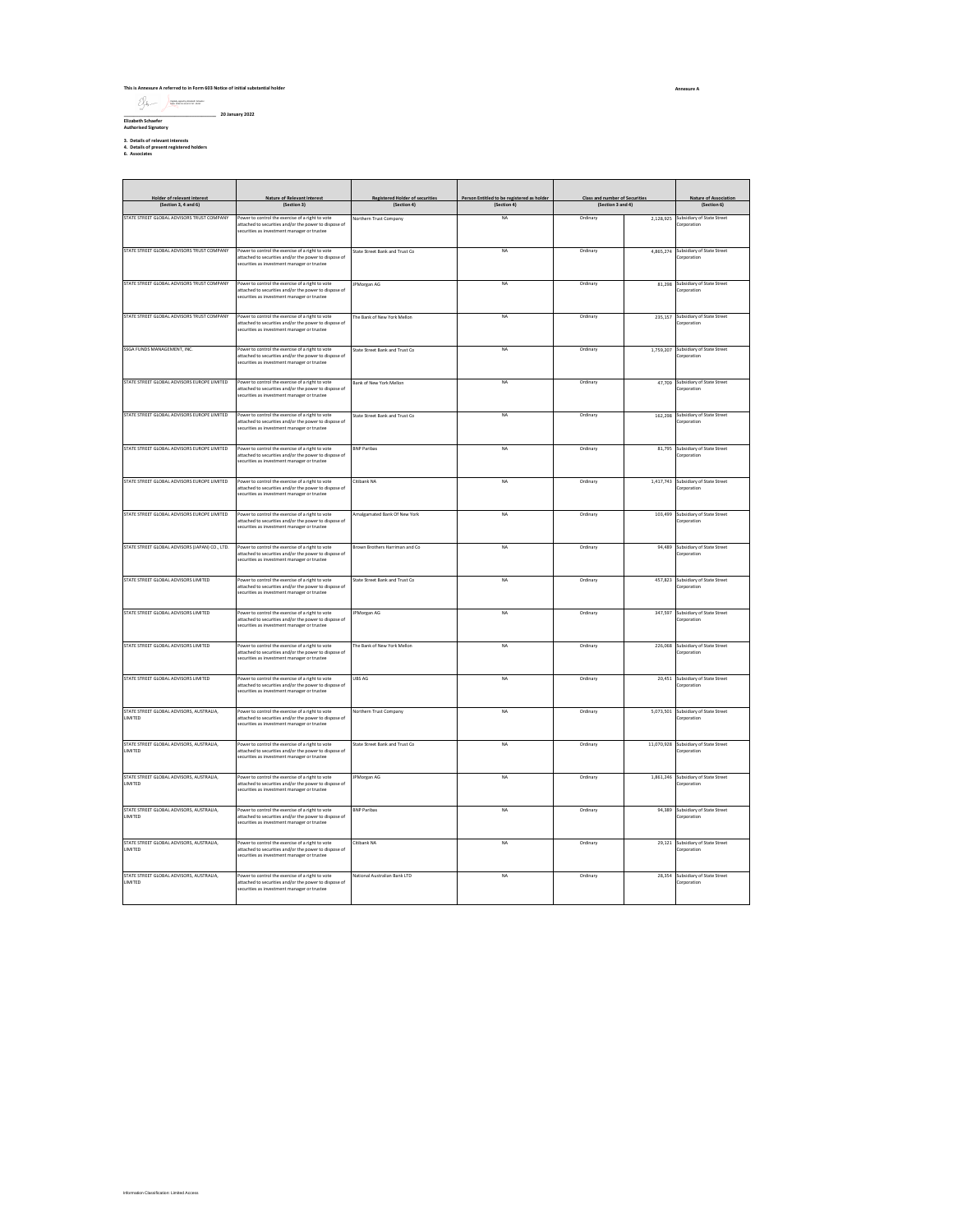## **This is Annexure B referred to in Form 603 Notice of initial substantial holder**

**Annexure B**

 $\mathcal{S}_{\mu}$ Digitally signed by Elizabeth Schaefer Date: 2022.01.19 22:18:23 -05'00'

**\_\_\_\_\_\_\_\_\_\_\_\_\_\_\_\_\_\_\_\_\_\_\_\_\_\_\_\_\_\_\_\_\_\_\_\_\_\_ 20 January 2022**

**Elizabeth Schaefer Authorised Signatory**

| 5. Consideration |  |
|------------------|--|

| J. CUIDIUCIALIUII<br><b>Holder of relevant interest</b>                  | <b>Date of Acquisition</b> | <b>Nature of transaction</b> | Consideration | Class and number of Securities affected |           |
|--------------------------------------------------------------------------|----------------------------|------------------------------|---------------|-----------------------------------------|-----------|
| STATE STREET GLOBAL ADVISORS, INC.                                       | 21-Sep-2021                | In Specie Contribution       | n/a           | Ordinary                                | 8,260     |
| STATE STREET GLOBAL ADVISORS, INC.                                       | 28-Oct-2021                | Purchase                     | 4.18          | Ordinary                                | 27,592    |
| STATE STREET GLOBAL ADVISORS, INC.                                       | 04-Nov-2021                | In Specie Contribution       | n/a           | Ordinary                                | 2,682     |
| STATE STREET GLOBAL ADVISORS, INC.                                       | 14-Oct-2021                | Purchase                     | 4.12          | Ordinary                                | 7,853     |
| STATE STREET GLOBAL ADVISORS, INC.                                       | 16-Nov-2021                | In Specie Contribution       | n/a           | Ordinary                                | 1,790     |
| STATE STREET GLOBAL ADVISORS, INC.                                       | 18-Nov-2021                | Purchase                     | 4.16          | Ordinary                                | 9,954     |
| STATE STREET GLOBAL ADVISORS, INC.                                       | 19-Nov-2021                | Purchase                     | 4.17          | Ordinary                                | 16,047    |
| STATE STREET GLOBAL ADVISORS, INC.                                       | 30-Nov-2021                | Purchase                     | 4.16          | Ordinary                                | 24,530    |
| STATE STREET GLOBAL ADVISORS, INC.                                       | 01-Dec-2021                | Purchase                     | 4.20          | Ordinary                                | 6,854     |
| STATE STREET GLOBAL ADVISORS, INC.                                       | 09-Dec-2021                |                              | 4.18          | Ordinary                                | 11,999    |
| STATE STREET GLOBAL ADVISORS, INC.                                       | 15-Dec-2021                | Purchase<br>Purchase         | 4.32          | Ordinary                                | 22,683    |
| STATE STREET GLOBAL ADVISORS, INC.                                       | 11-Oct-2021                | Purchase                     | 4.03          | Ordinary                                | 6,739     |
|                                                                          |                            |                              |               |                                         | 2,264     |
| STATE STREET GLOBAL ADVISORS, INC.<br>STATE STREET GLOBAL ADVISORS, INC. | 09-Nov-2021<br>10-Nov-2021 | Purchase<br>Purchase         | 4.25<br>4.25  | Ordinary                                | 6,332     |
|                                                                          |                            |                              | n/a           | Ordinary                                | 3,656     |
| STATE STREET GLOBAL ADVISORS, INC.                                       | 20-Dec-2021                | In Specie Contribution       |               | Ordinary                                |           |
| STATE STREET GLOBAL ADVISORS, INC.                                       | 23-Dec-2021                | In Specie Contribution       | n/a           | Ordinary                                | 6,268     |
| STATE STREET GLOBAL ADVISORS, INC.                                       | 31-Dec-2021                | Purchase                     | 4.26          | Ordinary                                | 38,375    |
| STATE STREET GLOBAL ADVISORS, INC.                                       | 31-Dec-2021                | In Specie Contribution       | n/a           | Ordinary                                | 1,794     |
| STATE STREET GLOBAL ADVISORS, INC.                                       | 06-Jan-2022                | In Specie Contribution       | n/a           | Ordinary                                | 7,160     |
| STATE STREET GLOBAL ADVISORS, INC.                                       | 07-Jan-2022                | Purchase                     | 4.33          | Ordinary                                | 60,228    |
| STATE STREET GLOBAL ADVISORS, INC.                                       | 11-Jan-2022                | In Specie Contribution       | n/a           | Ordinary                                | 3,590     |
| STATE STREET GLOBAL ADVISORS, INC.                                       | 17-Jan-2022                | In Specie Contribution       | n/a           | Ordinary                                | 2,078,311 |
| STATE STREET GLOBAL ADVISORS LIMITED                                     | 21-Sep-2021                | Purchase                     | 3.95          | Ordinary                                | 1,299     |
| STATE STREET GLOBAL ADVISORS LIMITED                                     | 29-Oct-2021                | Purchase                     | 4.10          | Ordinary                                | 47,106    |
| STATE STREET GLOBAL ADVISORS LIMITED                                     | 15-Oct-2021                | Purchase                     | 4.12          | Ordinary                                | 35,514    |
| STATE STREET GLOBAL ADVISORS LIMITED                                     | 17-Nov-2021                | Purchase                     | 4.11          | Ordinary                                | 1,338     |
| STATE STREET GLOBAL ADVISORS LIMITED                                     | 19-Nov-2021                | Purchase                     | 4.17          | Ordinary                                | 1,428     |
| STATE STREET GLOBAL ADVISORS LIMITED                                     | 01-Dec-2021                | Purchase                     | 4.09          | Ordinary                                | 5,364     |
| STATE STREET GLOBAL ADVISORS LIMITED                                     | 02-Dec-2021                | Purchase                     | 4.09          | Ordinary                                | 2,682     |
| STATE STREET GLOBAL ADVISORS LIMITED                                     | 14-Dec-2021                | Purchase                     | 4.37          | Ordinary                                | 1,350     |
| STATE STREET GLOBAL ADVISORS LIMITED                                     | 20-Sep-2021                | Purchase                     | 3.96          | Ordinary                                | 2,210     |
| STATE STREET GLOBAL ADVISORS LIMITED                                     | 20-Dec-2021                | Purchase                     | 4.31          | Ordinary                                | 43,259    |
| STATE STREET GLOBAL ADVISORS LIMITED                                     | 20-Dec-2021                | Purchase                     | 4.32          | Ordinary                                | 81,795    |
| STATE STREET GLOBAL ADVISORS LIMITED                                     | 05-Jan-2022                | Purchase                     | 4.40          | Ordinary                                | 2,670     |
| STATE STREET GLOBAL ADVISORS LIMITED                                     | 10-Jan-2022                | Purchase                     | 4.30          | Ordinary                                | 1,429     |
| STATE STREET GLOBAL ADVISORS, AUSTRALIA, LIMITED                         | 27-Sep-2021                | In Specie Contribution       | n/a           | Ordinary                                | 436       |
| STATE STREET GLOBAL ADVISORS, AUSTRALIA, LIMITED                         | 12-Oct-2021                | Purchase                     | 4.00          | Ordinary                                | 17,252    |
| STATE STREET GLOBAL ADVISORS, AUSTRALIA, LIMITED                         | 26-Oct-2021                | In Specie Contribution       | n/a           | Ordinary                                | 254,274   |
| STATE STREET GLOBAL ADVISORS, AUSTRALIA, LIMITED                         | 11-Nov-2021                | In Specie Contribution       | n/a           | Ordinary                                | 251,903   |
| STATE STREET GLOBAL ADVISORS, AUSTRALIA, LIMITED                         | 29-Oct-2021                | Purchase                     | 4.10          | Ordinary                                | 11,962    |
| STATE STREET GLOBAL ADVISORS, AUSTRALIA, LIMITED                         | 29-Oct-2021                | In Specie Contribution       | n/a           | Ordinary                                | 3,206     |
| STATE STREET GLOBAL ADVISORS, AUSTRALIA, LIMITED                         | 04-Nov-2021                | In Specie Contribution       | n/a           | Ordinary                                | 2,415,680 |
| STATE STREET GLOBAL ADVISORS, AUSTRALIA, LIMITED                         | 15-Nov-2021                | In Specie Contribution       | n/a           | Ordinary                                | 1,283,300 |
| STATE STREET GLOBAL ADVISORS, AUSTRALIA, LIMITED                         | 17-Nov-2021                | Purchase                     | 4.11          | Ordinary                                | 10,497    |
| STATE STREET GLOBAL ADVISORS, AUSTRALIA, LIMITED                         | 22-Nov-2021                | In Specie Contribution       | n/a           | Ordinary                                | 102,948   |
| STATE STREET GLOBAL ADVISORS, AUSTRALIA, LIMITED                         | 29-Nov-2021                | Purchase                     | 4.12          | Ordinary                                | 1,505     |
| STATE STREET GLOBAL ADVISORS, AUSTRALIA, LIMITED                         | 10-Dec-2021                | Purchase                     | 4.17          | Ordinary                                | 115,548   |
| STATE STREET GLOBAL ADVISORS, AUSTRALIA, LIMITED                         | 17-Dec-2021                | Purchase                     | 4.35          | Ordinary                                | 1,168     |
| STATE STREET GLOBAL ADVISORS, AUSTRALIA, LIMITED                         | 20-Dec-2021                | Purchase                     | 4.31          | Ordinary                                | 6,229     |
| STATE STREET GLOBAL ADVISORS, AUSTRALIA, LIMITED                         | 06-Jan-2022                | In Specie Contribution       | n/a           | Ordinary                                | 17,571    |
| STATE STREET GLOBAL ADVISORS, AUSTRALIA, LIMITED                         | 07-Jan-2022                | In Specie Contribution       | n/a           | Ordinary                                | 3,384     |
| STATE STREET GLOBAL ADVISORS, AUSTRALIA, LIMITED                         | 13-Jan-2022                | Purchase                     | 4.17          | Ordinary                                | 21,022    |
| STATE STREET GLOBAL ADVISORS EUROPE LIMITED                              | 01-Dec-2021                | In Specie Contribution       | n/a           | Ordinary                                | 1,417,743 |